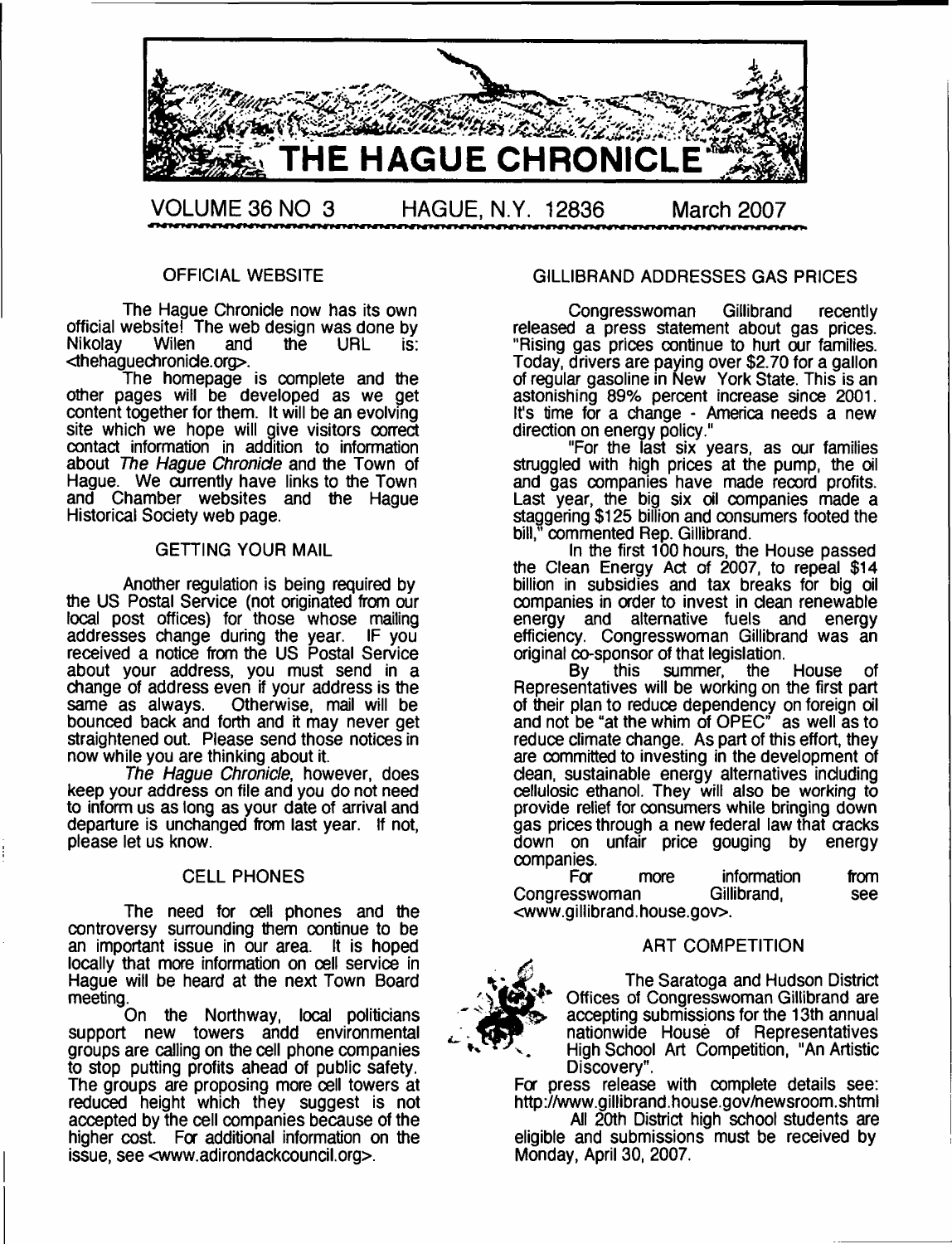-2-

To the many who attended, February's 'Covered Dish Luncheon' offered a warm welcome<br>after dealing with all those cold winter days. It is after dealing with all those cold winter days. easy to see why this annual event is always a favorite. Being able to sample so many of the Being able to sample so many of the Senior recipes at one time is truly a delight and this year was no exception. Also in attendance was our guest, Town Board Member Edna Frasier, who came to honor Ethel Andrus by presenting her with a plaque and thanks for all her years of work and dedication to the Hague Historical Museum. However, since Ethel was unable to be with us that day, Christine lanson accepted for her. accepted Congratulations to Ethel for another 'Job Well-Done1. We are proud of her!

The Club is once again collecting Care Package items for our soldiers in Iraq who are from the Warren County area. Last December we were able to send several boxes, but we understand the need still exists for many things. The soldiers' requests have been made for: Instant coffee and sugar and creamer packets, Slim Jims or beef jerky, gum, M&M candy, licorice, hard candies, canned dips, tuna in pouches, potato chips (hard container), instant soups, disposable cameras, international phone cards, bar soaps, hand creams and shaving items. Anyone wishing to donate to this cause can drop off in a box at the Community Center. Once we have a few boxes ready, we will contact the National Guard in Glens Falls for pickup.

The Seniors meet again on Tuesday, March 27th at the Community Center at 1 PM (note the time). We are planning a Bingo Party and each We are planning a Bingo Party and each person is to bring a White Elephant item for prizes.<br>Refreshments will be served and prospective Refreshments will be served members are always welcome. Annual membership is only \$5.00, so do plan to check us out. See you then. .... mp

#### GOOD OLD DAYS IN GRAPHITE

On Tuesday, April 24th, at 1:30 PM at the Community Center, the Senior Club's Guest Speaker will be Craig Lonergan, a retired social studies teacher who lives in Ticonderoga. Just recently Craig presented his program, "Good Old Days in Graphite" at the Hancock House for the Ticonderoga Historical Society and on the 24th he will come to share with us this bit of 'Hague History'. What could be more appropriate during our Bicentennial Year!

This program will be open to the public and refreshments will be served. You do not need to be a Senior Club Member to attend, so set aside the date and time and plan to join us. See you then... mp

#### SATURDAY, MAY 26, 2007 MARK YOUR CALENDARS and START PLANNING NOW!

Several people have already called to sign up for the Parade, we have our Bands under contract, and several great new units are in process. Plus - the Funfest at the Beach has an exciting new addition in the works which promises to be VERY BIG! We'll have more on this next month! The prize categories for the parade are: Overall Best in Parade, Most Patriotic, Best Historical Hague, and following any theme are Best Youth Presentation, Honorable Mention/Youth and Honorable Mention/Adult. Anyone wishing to participate in the Funfest call Emily Cobb at 543-6325 and for Parade sign up call Madeline

Pelkey at 543-6130. Bicentennial Memorial Day Celebration is going to be our best ever without doubt! However, you can surmise just from these However, you can surmise just from these brief comments, that all of these prospects will have a<br>price! DONATIONS WILL BE WELCOME. The DONATIONS WILL BE WELCOME. Parade Committee thanks you in advance for your assistance. All checks should be made out to: Hague Senior Citizens Club - Parade Account and mailed to the Hague Community Center, PO Box 509, Hague, NY 12836. ...mp

#### TAX RETURNS DUE APRIL 17, 2007

Free tax help for those qualified is available through the AARP sponsored program which was organized by the Chamber of Commerce and staffed by volunteers. Karen Laundree, Chamber coordinator, reports that the program is going well and encourages more seniors and other qualified individuals to make an appointment before April 15. She reminds taxpayers to pay special attention to the gas tax rebate provision this year. Call the Community Center at 543-6161 for more information or to make an appointment.

#### HISTORICAL SOCIETY PROGRAM

The Hague Historical Society will celebrate the 1807 formation of Hague (called "Rochester") with a program on *The History of Hague through Postcards*. The program will be held at 7 pm on Monday, April 2, 2007 in the Watson Center of the Silver Bay YMCA of the Adirondacks. Silver Bay is also providing technical assistance and a celebratory birthday cake.

There will be a presentation with slides of postcards and some local collections will be on display. There is no charge and all who are interested in the unique role of postcards as an historical record are invited to attend.

|                                                                                      | THE HAGUE CHRONICLE is mailed out by volunteers on the Thursday after the third                |
|--------------------------------------------------------------------------------------|------------------------------------------------------------------------------------------------|
|                                                                                      | Tuesday of each month. The news deadline is six days earlier. Please send news or questions to |
| <haguechronicle@nycap.rr.com> or to the address below.</haguechronicle@nycap.rr.com> |                                                                                                |
|                                                                                      | The Hague Chronicle is supported by its readers and you may send your yearly tax               |
| deductible contribution to:                                                          | THE HAGUE CHRONICLE                                                                            |
|                                                                                      | <b>PO Box 748</b>                                                                              |
|                                                                                      | Hague, New York 12836-0748                                                                     |
| Editor: Dorothy Henry                                                                | Publisher: Judith Stock (518-543-6517)                                                         |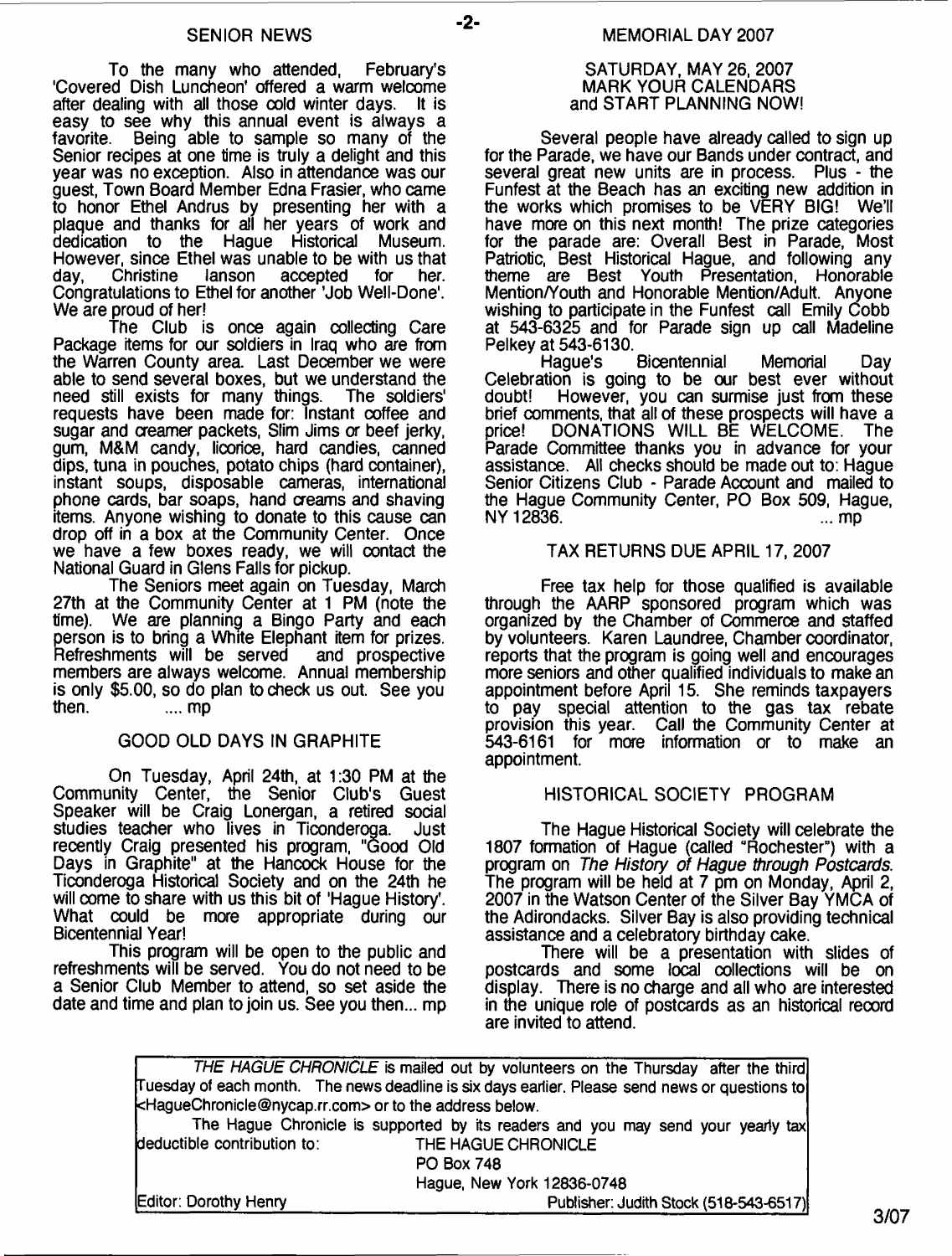#### NEW TFCU BRANCH

A ribbon cutting ceremony for the new branch of the Ticonderoga Federal Credit Union (TFCU) will take place at 43 Meacham St. in Port Henry on Friday, March 23, 2007 at 10 am. In addition, TFCU is inviting the public to a "Port Henry Branch Warming" on Saturday, March 24, 2007 from 9 am to noon. For more information <<http://www.ticonderogafederal.com/>>.

#### WESLEYAN CHURCH EXPANDS SERVICES

The Hague Wesleyan Church has purchased a 6000 sq. ft building in Chestertown in order to expand their services. The new building is being used for a 9 am Sunday service plus weekly children's programs. The church has made a 10 year commitment with "Youth Works" a nondenominational youth missions organization that coordinates week-long ministry trips for high school students. Over 500 students and their leaders will be working in the area painting homes and doing minor repairs, from June to August. There is no charge to anyone needing "Youth Works" services, because the paint and materials are donated. The students will use Hague Wesleyan Church's satellite building in Chestertown as a base. The church is also making plans to expand to other communities. communities.

#### BRIDAL GOWN EXHIBIT

The Ticonderoga Historical Society is planning a Bridal Gown Exhibit for the month of June. If you are interested in loaning your wedding gown to be put on display or know of someone who would loan their gown, please contact Robin @ 585-7868 or [<ths@capital.net](mailto:ths@capital.net)> or Nancy @ 585-7732 for more information. They are also looking for vintage gowns to display.

#### WINTER CARNIVAL WINNERS

The Hague Fish and Game Club has announced the winners of their events during the February Winter Weekend. The Grand Prize, February Winter Weekend. The Grand Prize, provided by Dockside Landing Marina, went to Shane Dillon. In the fishing contests 1st Place Lake Trout was won by George Brightly and 1st Place Perch by Scott Hartwell. In the ice auger contests 1st Place Ice Auger was won by Walt Wells and 1st Place Ice Chisel by Greg Fitzgerald with 1st Place Junior Ice Auger going to Walter<br>Porter. The Double Raffle winners of a Club The Double Raffle winners of a Club Fleece and handmade ice chisel (by a famous local artist) were Don and Denise Smith.

The sponsors of the successful events are Dockside Landing Marina, Fort View Inn, Gino's TiPi, Norm's Bait & Tackle, Fish 307, Tony's Ticonderoga Sports, Christopher Chevy, Wicker Ford, Ticonderoga Agway, Stewart's, Silver Bay Store, Aubuchon Hardware and Hague Market.

#### BESTE SCHOLARSHIP THANKS

The Beste Steering Committee would like to sincerely thank the following people/organizations who so generously sent in donations to the Beste Scholarship Fund in response to our recent fundraising appeal through *The Hague Chronicle*.

Seddon and James Beaty, Bruno and Dorothy Brauner, The Buck Family, Karen and Tavish Costello, Jane and Jerry Crammond, Peggy Darrin, Frank R. Fowler, Tim and Michele Gautreau, John and Ginny Geils, Stu and Mary Ann Harmon, Thomas M. James, Bob and Kay Maiaro, Dan and Ann McGowen, Lu and Linda Megow, Anne and Chris Parlin, Dan and Abby Reingold, Brian and Beverly Sann, Sal and Kathy Santaniello, Lynn Stanford, Judy Stock, Patty and Lynn Stote, Trout House Village, Tony and Caroline Clifton Turner, Ray and Sue Valade, The View Restaurant, Nancy Young and special thanks to *The Hague Chronicle* for the flyer distribution in the January issue.

Your response was greatly appreciated. It's never too late to send in a donation to the Beste Scholarship Fund, Hague Community Center, PO Box 509, Hague, NY, 12836.

#### A VIEW FROM THE DECK

Just prior to his untimely death we received an email from Brad Whisher about the successful Deck Party held at the View Restaurant on the Winter Weekend. Brad had deared the parking lot of the mounds of snow and had put heat on in the building in order to host the Deck Party which drew about 50 people. Brad's efforts helped to raise \$165 for each of the Costello and Beste Scholarship Funds. Brad Whisher was a great supporter of civic events in Hague and will be greatly missed.



**BRAD WHISHER AT THE VIEW RESTAURANT**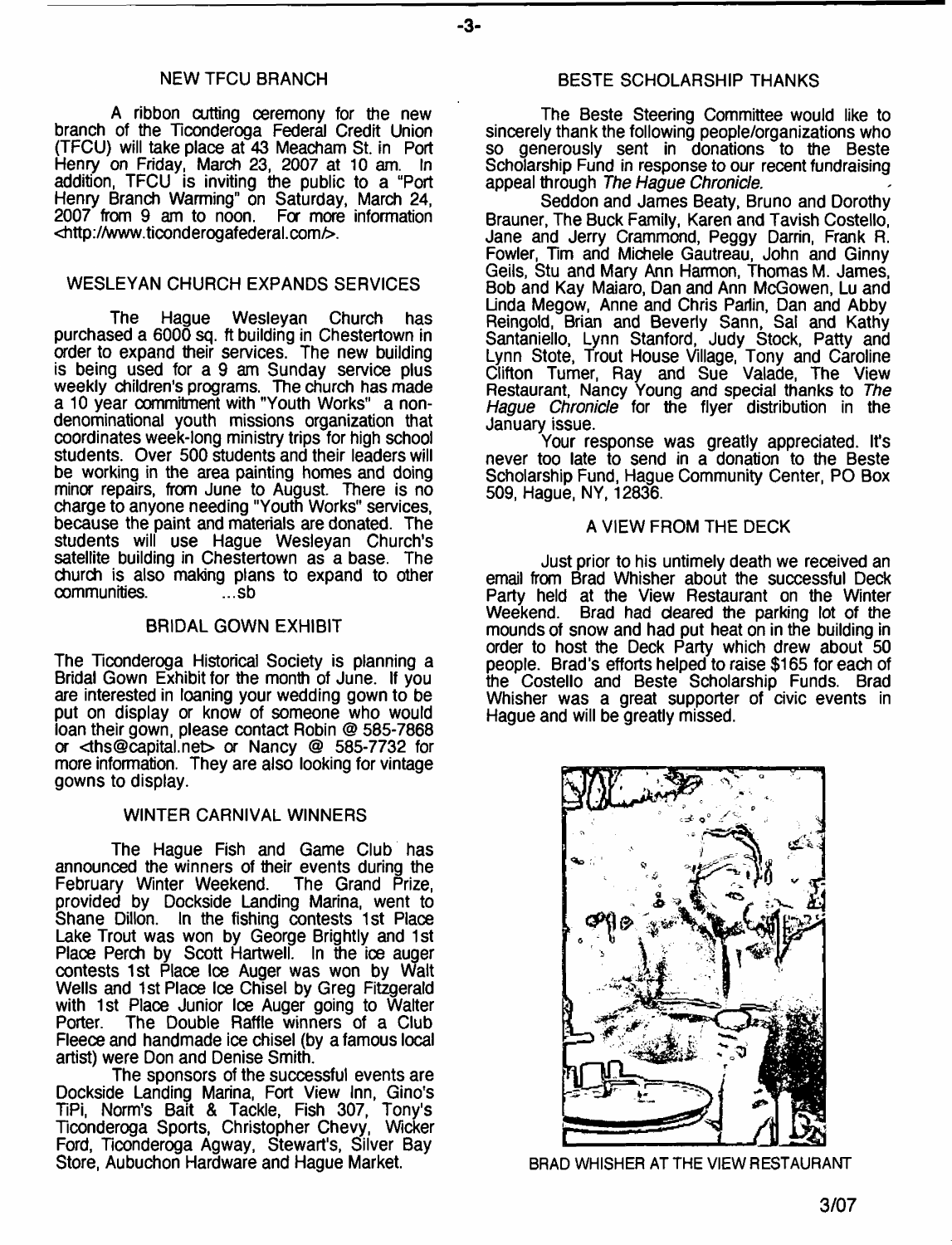#### PLANNING BOARD - 3/1/07

Chairman Dave Swanson called the meeting to order with John Brown, Roily Allen, Tim Costello and Pam Peterson also present. Peter Foster and Erwin Siwek were absent.

#### WATERS (25.4-1-18.111) 239 Decker Hill Road (SCUZ/OC11

A public hearing was held and the application for a four lot subdivision of a 16.1 acre parcel was approved.

NIELSEN (76.12-1-15) 20 Tower Point Rd (HS-R) Approval was given for an 845 sq. ft. deck addition with hot tub, 65 feet from the Lake after discussion about where the drained water would go. It was determined that it would flow into a grassy area west of the house and away from the Lake.

SZABO (24-1-35) 9150 Graphite Mt. Rd (OC-1) Applicant requested a six lot division of a 15.5 acre property under Section 160-61 Gifts, Devises and Inheritance. Applicant has owned the property since 1968 and intends to gift one newly created parcel to each of five children. Approval was given with the

stipulation that it meets all the criteria for the gifts and

devices section of the zoning code.

CORBO (26.6-1-8) 36 S. Forest Bay Road (TR-1) Applicant requested a 12' x 10' deck addition to a pre-existing cabin. If approved the deck will be 88' from the Lake. A site visit was planned.

In other business the Board members, ZEO Clark and Attorney Viscardi continued to discuss code modifications for which there still seems to be misunderstanding.

### TOWN BOARD MEETING - 3/13/07

Supervisor Dan Belden and Board members Art Steitz, Edna Frasier and Tom LaPointe were present. Councilman Dick Gladu was absent.

A moment of silence was held for Gary Peiffer, Brad Whisher, Mary Ann Harmon and Connie Miller.

Karen Laundree reported that the Chamber organized tax help sponsored by the AARP is going well. More clients are encouraged to use the service before April 15.

Dottie Henry reported for the Senior Citizens Club that Linda Benway will be conducting a dog show at the Town Park prior to the Memorial Day parade. The Board approved the use of the Park and waived any fees since it is a local event.

Martin Fitzgerald, II, made a suggestion to the Board that the possibility of using the old sand pit at Sabbath Day Point for a sliding hill be investigated. He thought it could be similar to the hill in Chestertown but on a smaller scale. A feasibility study might cost from \$1,000- \$3,000 and should be eligible for bed tax funds since it would be an attraction for visitors. Chris Navitsky volunteered to help and will work with Martin and Supervisor Belden to look into it further.

The ZONING BOARD OF APPEALS meeting scheduled for 2/22/07 was canceled.

#### Committee Reports:

-4-

Buildings & Grounds - The Board continued to discuss the work needed on the hallway in the Community Center. Councilman LaPointe is to get some prices and then proposals will go out. David Dunn will be asked to do the minor repairs around the building.

CARE/Enhancement Committee - Board member Frasier reported that it is hoped that the enhancement project planned for the area around the boat slip will be ready by Memorial Day. The boat slip will be ready by Memorial Day. project calls for an enhanced boardwalk, plantings and lighting. A plan for a bridge over the park going to a park near the American Legion building will not be possible since the state actually owns some of the property along the brook and will not grant an easement. They do hope to be able to do some work in that area including the building, however. A grant of \$85,000 has been approved to help with these enhancement projects.

Museum & Historian - Board member Frasier reported that the Town resolution thanking Town Historian Ethel Andrus for her work and elevating her to Emerita status was accepted on her behalf by Christine lanson. Ethel was unable to be at the Senior Citizens luncheon in February when resolution was presented.

Planning/Zoning/Stormwater - Work is planned to make adjustments in the Town parking lots and put in lines for parking spaces. The lot near the Baptist church will be cut back and a retaining wall and curbing will be put in resulting in over 20 spaces.

A zoning workshop for the Planning, Zoning and Town Boards will be held here on April 25 from 4-9 pm. The APA will invite participants from other towns.

Recreation/Promotion & Youth - Councilman LaPointe reported that there has been a lot of activity on snowmobile trails and also that he is working on securing the performers for the Music in the Park summer series.

Approval was given to Rudy Meola to take students to the Warren County Youth Leadership Conference at Adirondack Community College.

Sewer District #1 & #2 - Supervisor Belden has met with both Congresswoman Gillibrand and Assemblywoman Sayward on the need for grants for Sewer District #2 to help decrease the user fees. Both will try to do everything they can to secure funding. He also mentioned a meeting that Ms. Gillibrand set up to discuss issues with the local<br>supervisors. He was impressed with her He was impressed with her willingness to listen and learn about the local needs especially relating to tax relief.

Cont'd on page 5 - Town Board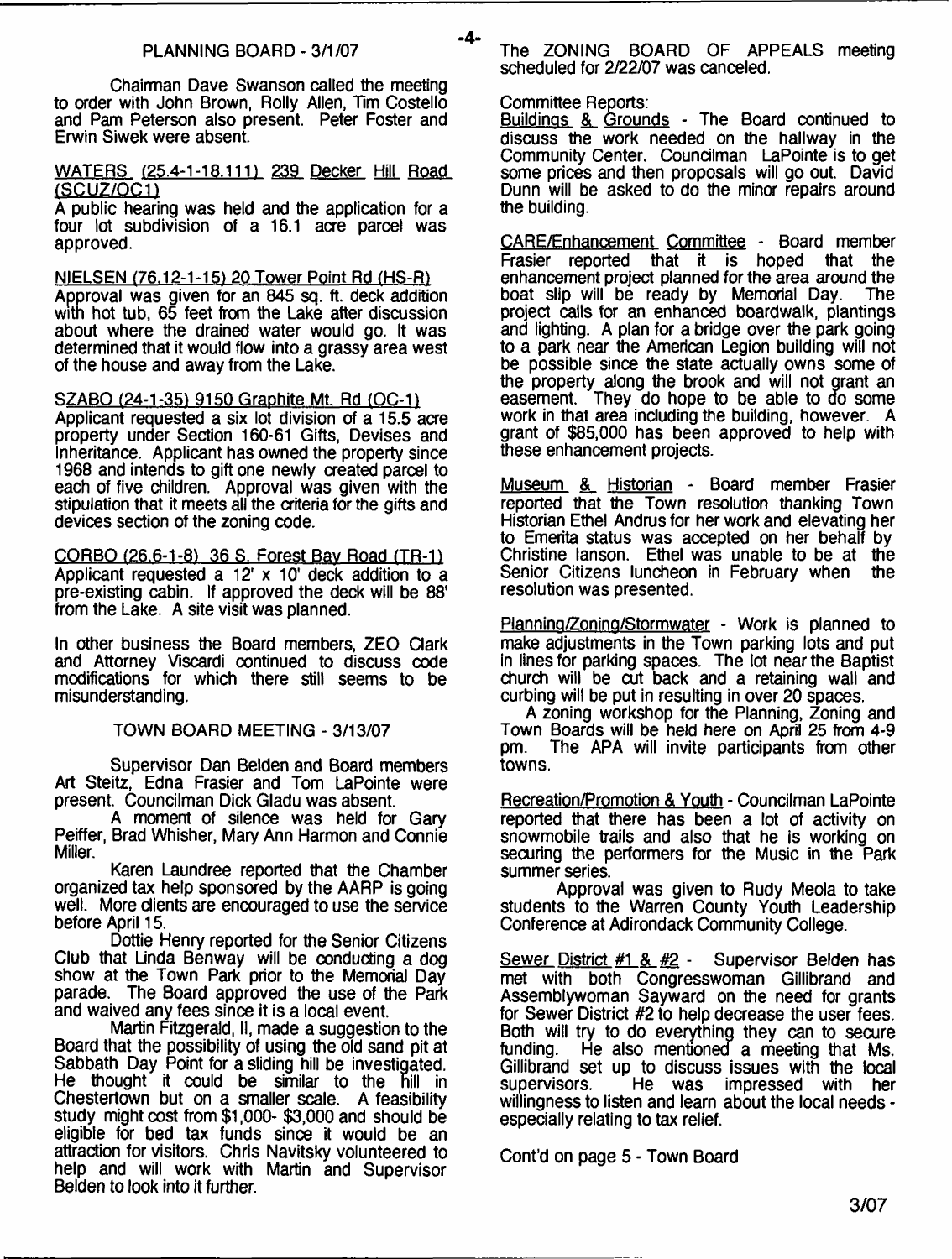Town Park/Beautification - Councilman Steitz said the Town will hire a full-time worker in addition to part-time worker David Snow for summer work in the Park. advertise for more lifeguards.

- **5**-

In other business the Board:

- Awarded the contract for the new highway truck to Christopher Chevrolet with a bid of \$70,590.
- Learned of the Rabies Clinic to be held on May 19, 2007 at the Hague Fire House 10 am to noon.
- Approved request from Tim Costello to attend training in Saratoga 5/9/07.
- Agreed to provide for requests received from the Memorial Day Parade committee.
- Approved the use of the Town Park by Randy Engler for a Triathlon on June 30 and a Bluegrass Festival on July 2 from 3 - 7 pm. Supervisor Belden also reported that Elvis would be performing on the 2nd followed by fireworks.
- Approved resolutions on the sewer warrant, polling place and snowmobile maintenance agreement.

Supervisor Belden reported that Warren County is considering raising the sales tax to 8 percent (currently 7%). The Board of Supervisors is split on the proposal. Counties around us are at 8% or will be going to 8%. It would give the county \$13 million more in revenue.

# 200TH CELEBRATION YEAR EVENTS

This 2007 Bicentennial Year for Hague is filled with activities for both residents and visitors In April, the Hague Historical Society will celebrate with a program called "The History of Hague Through Postcards" and refreshments will include a birthday cake. In May, the always terrific Memorial Day Parade promises to be even bigger and better under the planning by the Senior Citizen's Club and its president, Madeline Pelkey. An added event will be a dog show at the Town Park planned by Linda Benway.

On the last weekend of June, the Town will buzz with activities from two new events. Graham Bailey has organized the Lake George Open Water Swim and Randy Engler has organized the North Country Triathlon. On Saturday, June 30th, swimmers in the Triathlon will start from Hague Beach at 7:30 am while at 8 am top professional swimmers will leave Lake George Village and arrive at the Hague Beach in the late afternoon. The Triathlon participants will<br>emerge from swimming to bike 40K to emerge from swimming to bike Ticonderoga and the running segment will be 10K from Hague to Silver Bay and return. During the day there will be vendors at the beach and many guests and tourists here to watch these events.

On Sunday, July 1st, the Lake George Open Swim has organized local swim events for

the Hague Beach area and from Silver Bay to Hague. Then on Monday, July 2, Randy Engler is planning a Bluegrass Festival in the Town Park. That day will be capped with the Town of Hague fireworks spectacular at the park.

The townwide celebration of Hague's Bicentennial will take place from August 17 - 19, 2007. Judy Stock, Vice-Chairman of the Bicentennial Committee, reports that many special events are being planned including games, rides and demonstrations for children, antique car and antique boat shows, concerts, a barbecue in the park followed by a Bicentennial fireworks display and a brunch in the park with a celebration ceremony attended by governmental dignitaries. In addition, planning for that weekend includes an All School Reunion for former students and teachers of the Hague Central School which will begin on August 16th.

More information on these activities will be published each month. Information is also available online. All these events are being planned by volunteers and anyone wishing to help can get in touch with the organizers. The logos and website addresses are listed below.



<www. north countrytri. co m>



**OPEN WATER SWIM** <www.swimlakegeorge.org>



<[www.townofhague.org](http://www.townofhague.org)>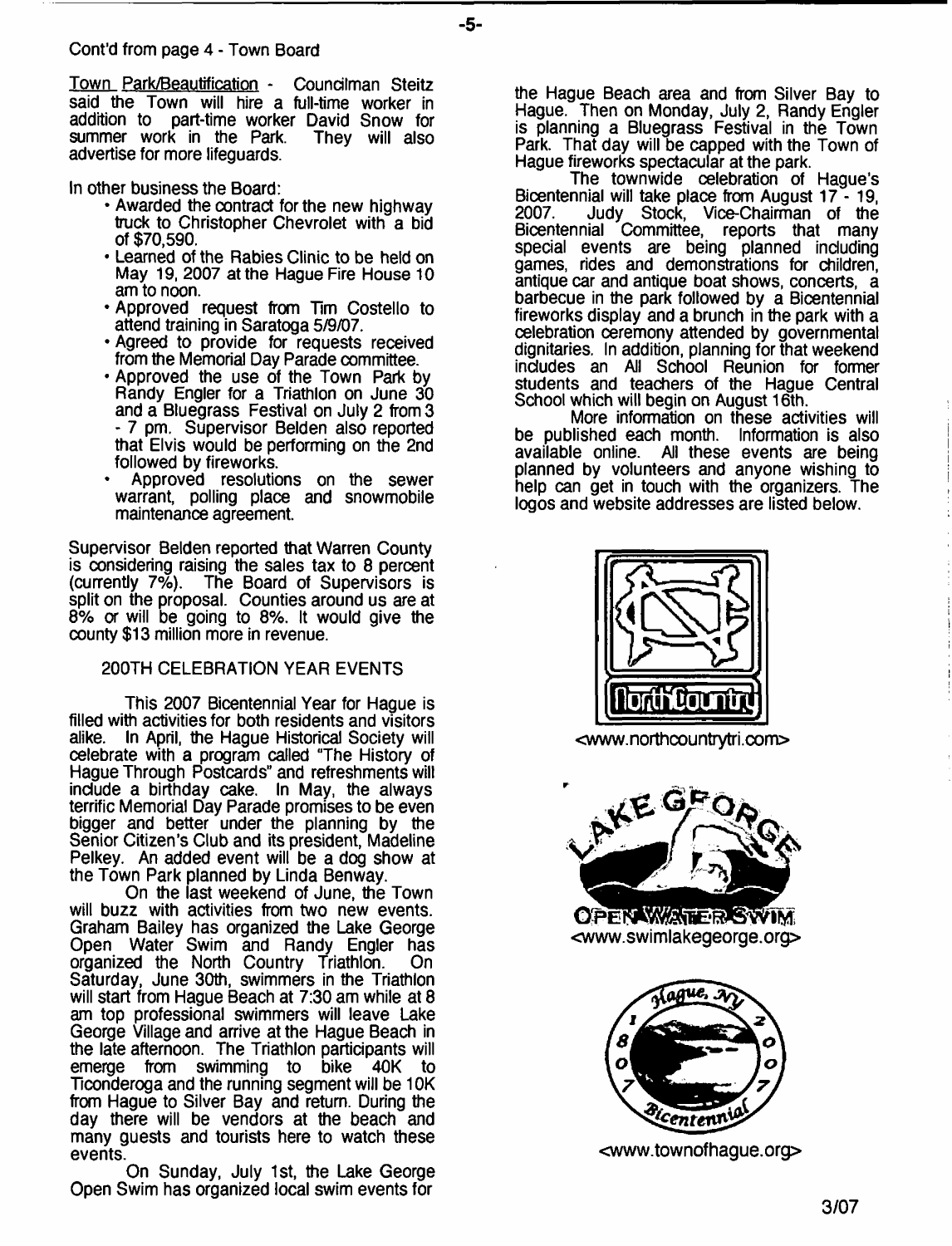- **6**-

We receive numerous notices from the Cornell Cooperative Extension of Warren County with information about many excellent programs. We highlight some of them below but the website, <[http://counties.cce.cornell.edu/warren>](http://counties.cce.cornell.edu/warren), has more complete information and other offerings.<br>A recent videoconference "The Cutting

A recent videoconference Edge: What Parents and Others Need to Know About Self-Injury in Adolescents" indicated "that the increase in the number of youth who self-injure by cutting, carving, burning, scratching or punching oneself is alarming for adults who work with or parent youth but it is not normally a suicide<br>attempt". Worksheets from this conference are Worksheets from this conference are available.

A workshop "Making Ends Meet" included topics on how to develop and use a household spending plan, ways to maximize resources and reduce energy use.

A workshop "Save Energy, Save Dollars" will be held on March 28th at the Center in Warrensburg from 6:30 pm - 8:30 pm. This program will explore ways to reduce electricity and home heating bills through no-cost/low-cost means. Participants will be able to identify specific action plans that will work for them and save money. Attendees will receive an energy saving kit containing: caulk, plastic window insulation, and more. (Limit one kit per household.) Seating is limited -- please register by March 23rd by calling Cornell Cooperative Extension of Warren County at 518-623-3291 or 668-4881.

A workshop " Exploring Credit and Debt" will be held on April 4th at the Center in Warrensburg from 6:30 pm - 8:30 pm. Topics include: selecting and using credit wisely, strategies for paying down debt, obtaining and reviewing your credit report, and understanding credit scores. Participants will receive a free packet of credit management tools.

Cooperative Extension Education Center is located at 377 Schroon River Road, Warrensburg, NY 12885. information or to register, call 623-3291 or send an<br>email to <warren@cornell.edu>. Registration <[warren@comell.edu>](mailto:warren@comell.edu). Registration deadline is March 30th.

### PROGRAMS FOR SENIORS

A free consumer information workshop on preparing for the possibility of needing nursing home care, care in home or assisted living services will be held on March 29, 2007 from 6:30-8:30 PM at the Tannery Pond Community Center, North Creek, NY. It will include information on a program combining long-term care insurance and Medicaid The sessions are  $\infty$ sponsored by the New York State Partnership for Long-Term Care, Warren County Office for the Aging and Cornell Cooperative Extension of Warren County.

For more information or to register for this program please call Cornell Cooperative Extension at 518-668-4881 or 623-3291.

The Cornell Cooperative Extension also sponsors 4-H programs. More information on these<br>programs can be found at programs can be found at <<http://counties.cce.comell.edu/warren/4h.html>>. The opportunities include a 4-H Adirondack Guide Program, the Teen Ambassador 4-H Club and local 4- H groups.

Formore information on joining or forming a 4-H Club within Warren County, contact the Extension Education Center at 668-4881. Also, vendors are being sought for the the Warren County Youth Fair, with an anticipated attendance of 2,500 people, to be held in Warrensburg on Saturday, August 4, 2007 from 10 am to 8 pm.

The Greater Adirondack RC & D Council has announced an extension for the opportunity for a scholarship to a one week stay this summer at DEC's<br>Pack Forest Camp in the Adirondacks for Adirondacks for Environmental Education. The deadline for the required essay has been extended for entries to be received by March 26, 2007. Students from 12-17 who are permanent residents of Warren County and have an interest in environmental education are encouraged to contact <garcd1 ©hughes.net> in Chestertown.

#### ENERGY EFFICIENT LIGHTING

The New York State Energy Research and Development Authority (NYSERDA) and Cornell Cooperative Extension will host the first in a series of Energy Town Meetings "Taking Energy Efficient Lighting To The Next Level" in Warrensburg on April 5, 2007 From 9:30 am to noon.

see the flyer at <[http://counties.cce.cornell.edu/warren/>](http://counties.cce.cornell.edu/warren/) or call the Extension Center at 668-3291.

### LGLC NEWS

The Lake George Land Conservancy (LGLC) has received a \$1,000 grant from the Timberland Company Foundation to support projects for an Earth Day event to be held at Gull Bay Preserve with students from St. Mary's School of Ticonderoga. They also plan to use Timberland's grant to help purchase an interpretive panel to be placed by the rookery as an educational tool for visitors.

The LGLC has welcomed Marion Munley Cartwright, as its newest member of the Board of Directors. Marion is a partner in the law firm, Munley,<br>Munley & Cartwright, P.C., in Scranton, Munley & Cartwright, P.C., in Saanton, Pennsylvania, practicing alongside her husband Matt, her three brothers and sister, her cousin, and her father. She and Matt have two sons who are the fourth Cartwright generation to spend summers on the Lake. They live at Friends Point and belong to the Northern Lake George Yacht Club.

The LGLC has also announced its spring events schedule. A complete event listing and descriptions, including the LGLC's new evening Lake George Nature Talks hosted in conjunction with the Lake George Association, may be found at the LGLC's website, [<www.lglc.org/LGLC-News-And-](http://www.lglc.org/LGLC-News-And-%e2%80%a8Events.asp)[Events.asp>](http://www.lglc.org/LGLC-News-And-%e2%80%a8Events.asp) or by contacting  $644-9673$ . 3/07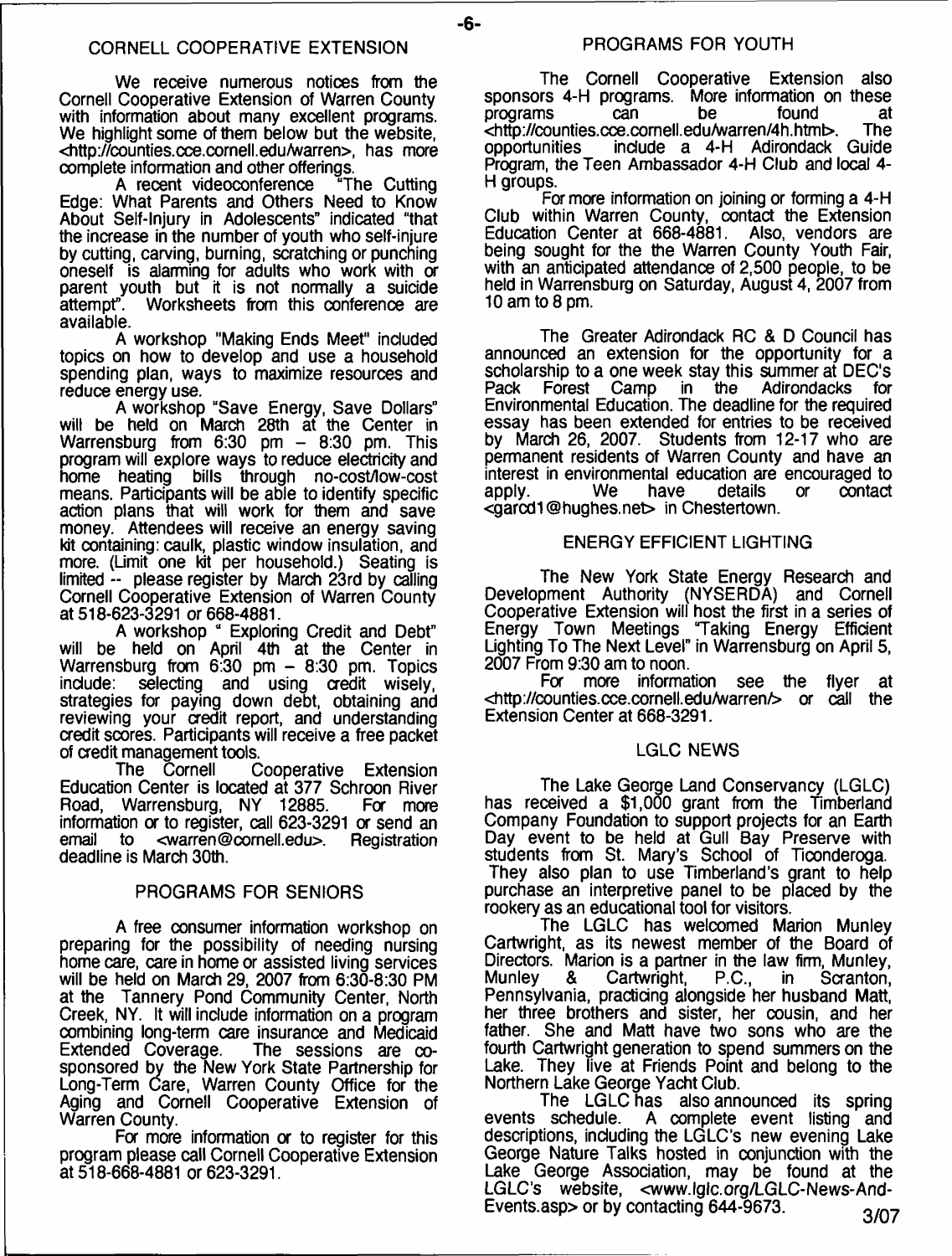# **- S O U N D I N G S -**

BORN: Charlie McMillan Halm on November 14, 2006 to Joe and Joey Halm, Alexandria, Virginia. "Mac" is the latest grandchild for Jules and Gale Halm, Sabbath Day Point.

BORN: Alyssa Claire Mydlarz on February 24, 2007 to Michael and Lindsay Mydlarz, Hague. grandparents are Richard and Edna Frasier of Hague.

BORN: William Eli de Buys on February 28, 2007 to Paige and Bill de Buys of Cincinnati, OH. He joins a sister, Riley who will be 2 in July. Proud grandparents are Holly and Bob de Buys of Birmingham, AL and Hague.

BORN: Derrick Wesley Hoover on March 3, 2007 to<br>Shannon and Zack Hoover, Morristown, NJ. Zack Hoover, Grandparents are Bob and Diane Dixon of Sabbath Day Point.

DIED: Constance B. Miller, 78, of Delmar and Overbrook Road, Hague on February 22, 2007. Connee summered in Hague for over 20 years. She is survived by her five children, Douglas, Carol, Jayne, David and Nancy and her eight grandchildren.

DIED: Bradley E. Whisher, Sr. on March 3, 2007 in Dublin, Ireland. Brad was the owner/operator of The View Restaurant in Hague, the former Indian Kettles Restaurant. He is survived by his wife, Mary Ann C. Eaton Whisher, mother, Angela Molinero Whisher, brother Randall, three children, Lindsay, Kimberly and Bradley, Jr. and three stepchildren, Tara, Lisa and Thomas Eaton.

DIED: Ian T. Lawrie, 39, Ledgewood, NJ on March 8, 2007. He is survived bv his former wife, Lara Smith, and four sons: William, Sean, Ian and Connor Lawrie, all of Hague. He also leaves his mother, Olive Lawrie, two sisters, a brother, and many nieces and nephews.

DIED: Mary Ann Harmon, 71, Silver Bay, on March 8, 2007 at her home. She summered in Silver Bay since 1959 and became a permanent resident in 1995. Survivors include her husband, Stuart Harmon, two sons, Kendall of SC, and Randall of MD, one brother and three grandchildren. A memorial service is scheduled for August 5, 2007 at 3 pm at the Silver Bay Association Chapel.

DIED: William K. Doran, summer resident of Silver Bay, on March 14, 2007 in Springfield, VA. Mr. Doran was a retired U. S. Army Col. He is survived by his wife, Judy (Burford) Doran, sons, William and Kendall Doran and daughter Nancy Doran. He will be buried in Arlington National Cemetery.

CONGRATULATIONS: To Ashley Abare, Hague, in the Class of 2007 at St. Lawrence University in Canton, NY, who has been selected for inclusion on the Dean's List for academic achievement for the Fall semester.

CONGRATULATIONS: To Clive and Liz Monroe Foster who are celebrating their first wedding anniversary. He is in the Navy and stationed in Guam.

CONGRATULATIONS: To Julie Cook who received the Bishop Kortz Pastoral Counseling Award from The Alumni Board of Governors of Moravian Theological Seminary on March 7th, 2007. Julie maintained a successful private practice in Pastoral Counseling and Marriage and Family Therapy in Bethlehem, PA and is continuing her counseling work here in Hague where she now lives year-round.

THANKS: To the Hague Ambulance Crew from Rena Dykstra for their quick response and kindness in a recent emergency. Rena adds, "We are fortunate to have so many qualified people who are willing to drop everything and donate their time at any time of the day or night and stay with you until they know you are stabilized."

#### THS HONOR ROLL

We reported the 1st Marking Period last month and apologize for the omission of Samantha Abare, Grade 10 with First Honors.

For the second marking period:

Grade 12

First Honors: Janine Best John Breitenbach Christopher McTyier Jason siwek Kacheena Trudeau

Grade 11

First Honors Samantha Abare Second Honors Alanna Swinton

Grade 10

First Honors Jared Best Brendan Carberry Molly Ginn Second Honors Frank Lafferty Amanda McCoy

Grade 9 First Honors Kaley Manning

- **7**-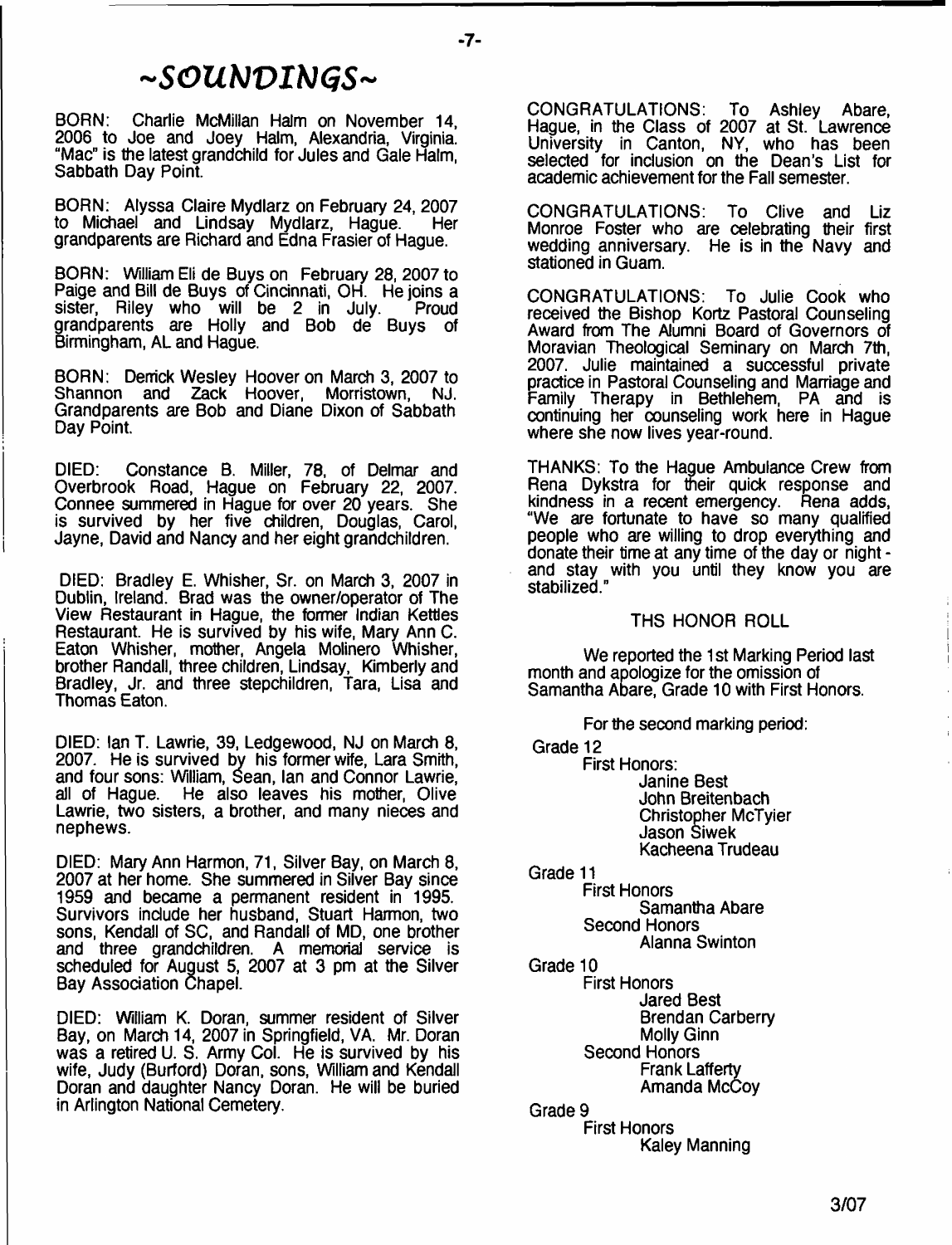#### HVFD SEEKS VOLUNTEERS

The Hague Volunteer Fire Department (HVFD), like many of its counterparts, is seeking new members to fill losses created by normal attrition. We are seeking active members (firemen and fire police), support members (volunteers at special events), and especially E.M.T.s.

A new certification course will be starting soon for anyone who is intersted in becoming an Emergency Medical Technician. Fa more information call Chris or Rene Swinton at 543-8035.

As a member of the HVFD you will be taking an active role in making Hague a better and safer place to live. ...jm

# TICONDEROGA HS POPS CONCERT

The Ticonderoga High School Music Department is proud to announce that their annual "Pops" Concert will take place on Wednesday, March 28th, at 7:30 pm in the high school auditorium.

The theme of this year's concert is "The British Invasion" as the music takes you back in time to the early sixties with the Beatles, the Rolling Stones, Herman's Hermits, Cream, and many others. Ensembles include the high school band, chorus, "Trebled Voices," and "The Night Shadows" show choirs. Also featured is the "Sentinel Big Band," celebrating the "second wave" of British Bands with a tribute to "Queen."

Admission is three dollars for adults, two dollars for children. Free refreshments will be available at the conclusion of the performance. All proceeds benefit the music program.

# TICONDEROGA MS BOOK FAIR

The Ticonderoga Middle School will host a Book Fair the evening of Wednesday, April 4, 2007 between 6:30 - 8:00 pm in the Middle School<br>Resource Center. Books, computer games and Books, computer games and stationery items will be available. All items at the Scholastic Book Fair will be eligible for a "buy one get one free" special offer. There will also be an "Extra Special Pricing" section, which will be 2 for \$2. This is a gift back to the community for all the support that they offer the school.

During this time there will also be a "wish list" where hopefully community members will purchase books to fulfill teachers' classroom requests. This is also a perfect time to purchase an item and have it donated to the library in the name of a special someone in your life. Bookplates will be placed in the books to acknowledge the giver. It could be for a child's birthday or in memory of someone, making it a lasting tribute.

# SIXTH GRADE SCIENCE FAIR

Each spring, the 6th grade class at the Ticonderoga Middle School presents the annual Science Fair in the Ticonderoga Middle School cafetorium. This year the Fair will be held the This year the Fair will be held the evening of Wednesday, April 4, 2007, from 7:00- 8:30 pm.





**Marion Cartwright LGLC - p. 6**

**Julie Cook Soundings - p. 7**

# TICONDEROGA MS EVENTS WEEK

The Book Fair and Science Fair are two of the Ticonderoga Middle School Week events. Each year the Ticonderoga Middle School designates one week for Middle School Week, sponsors special events throughout that week and invites the community to join in the celebration. Other special events happening at the Middle School during the week of April 2 - 6 include: a Career Fair and 5th Grade Parents' Night. For more information, call 585-7442, ext. 216.

#### CARTOON SHOWS PLANNED

Several exhibits of editorial cartoons by Stan Burdick of Ticonderoga are being shown throught the area. Admission is free. The original framed cartoons, spoofing national and regional topics, ail appeared during 2006 in the *Lake Champlain Weekly* of Plattsburgh.

The cartoon show entitled "A Year of Change - 2006" is presently on exhibit at the Chestertown Public Library through the month of March. At the end of March will be a showing at the Ridge Street Coffee Cafe in Glens Falls and during April and May at the Ticonderoga Cartoon Museum.

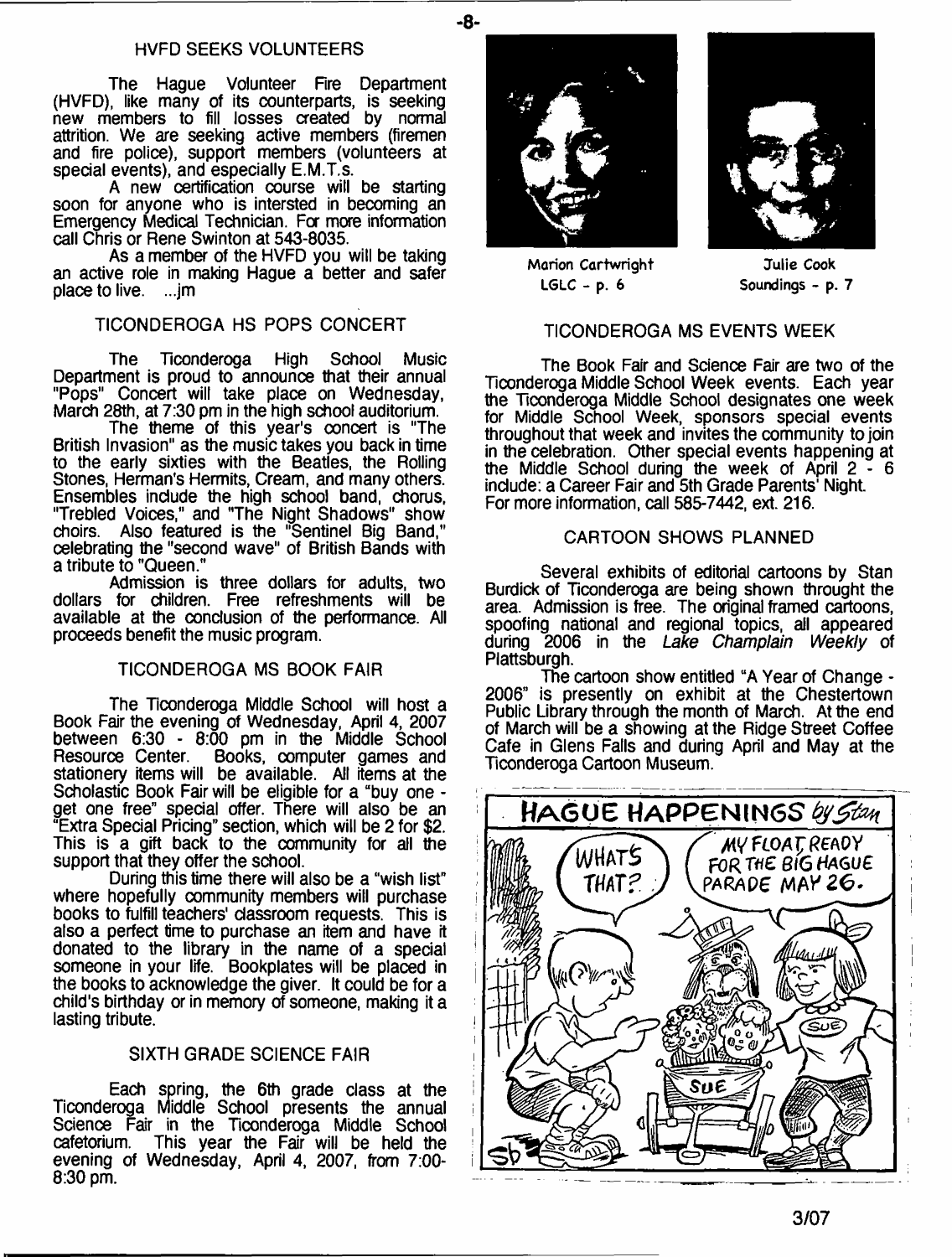# *N J A T X L K E W F W S*

by Nancy Wotton Scarzello

-9-

# Perch, A Fish Story

Growing up in a fishing family, my sisters and I were taught to bait our own hooks and dean our own fish at an early age. One day, when I was about eight years old, I decided to fish off our dock in Forest Bay. My parents and grandparents could see me from up on the porch, but they were confident enough in my fishing skills to allow me to be unsupervised. While my dad would fish for lake trout, bass and other larger fish, we kids were more than satisfied with the sunnies that hung out under the dock. So, on this particular day, when I hooked a fish that bent my pole right over and that I could hardly reel in at all, I was sure I had hooked a monster. I screamed for help at the top of my lungs because I didn't want to lose this one and was more than a little excited, but my dad thought I was in mortal danger and ran down to the dock to rescue me. He was really mad that I had frightened him with what he considered a false alarm, and my only redemption was that I had a huge perch on the line that required his help to bring it in. I swear the thing was a foot and a half long and weighed about five pounds. To this day, I'm not sure whether it just seemed that big to a little girl or that I have developed a fishermen's memory that inexplicably causes the fish to grow in size each time the story is told.

Yellow perch seldom reach large sizes, certainly not even dose to my fish story. An average adult of 4-10 inches, with a weight of 4-10 ounces is more likely to be found in our waters. Their identifying characteristics are the two dorsal fins separated into a spiny and a soft-rayed portion, and the seven blackish bars on the bright yellow sides. They travel in schools; preferring shallow waters less than 30 feet deep and oongregate in grassy, weedy beds for feeding and breeding. Their preferred diet is primarily immature insects, larger invertebrates like crayfish, and the eggs and young of other fish. Bass, walleye and northern pike all prey on perch so they in turn, represent an important link in the food chain. Perch spawn in the spring when the water temperatures are in the 45 - 50 degree range. The female swims in shallow water and emits a long, gelatinous ribbon of spawn woven among the grass and weeds. As many as a dozen males will swim along behind her fertilizing the eggs that may number between 10,000 and 48,000 eggs. The eggs hatch in approximately three weeks, and the tiny perch begin feeding on zooplankton themselves provide abundant forage for larger fish.

Yellow perch remain active all winter and become great sport for ice fishermen. Several years ago my dad and husband caught a bucket full of small perch in Hague Bay. We brought them back to the Trout House Village where we were visiting friends and were taught a delicious way to prepare them called "Poor Man's Shrimp". The small fish are quickly filleted and the skin removed;

the finger-sized filets are then dropped into boiling chicken broth and simmered briefly until they curl like a cooked shrimp. Drain immediately and chill completely (we place the bowl of drained filets in a snow bank!). When served with cocktail sauce, they become a deliciously sweet appetizer that I prefer over shrimp any day. Depending on who you talk to in our family, some will say it's more fun to eat them, others say it's in the catching, but either way the pleasure is all ours.

# *WtE'AT'tf'Z'R VfOT'tES*

# *by Jo'Anne 'De'Franco*

# February 17 - March 17

The Valentine's Day storm provided enough snow to help everyone thoroughly enjoy Hague's Winter Weekend. The cross country skiing at Roger's Rock was excellent for about 2 weeks. We had many days at the latter part of February with sunshine and seasonable temperatures in the mid twenties to mid thirties. I love those sunny days when the sky is bright blue!

March roared in like an angry polar bear on the 2nd with another snow storm. We had 8" of snow before the precipitation changed over to rain. It changed back and forth many times before ending with all rain. It was a very soggy, wet, and heavy snow to shovel. I noted many people out there shoveling off roofs and porches. All that rain made the snow crusty and icy no longer any good for cross country skiing but great for snow shoes.

From March 5-8 there were wind chills of 20 to 30 below zero and actual thermometer readings of well below zero. However, the following week, March 8- 14, we experienced a warming trend where temperatures moderated to daytime highs in the upper 40's and 50's. March 14 topped out at 60 degrees. Low's for March 13 and 14 were in the 40 degree range. A lot of snow melted causing the usual March 'Muddiness'.

On March 15 we had rain. Flood watches were posted in Vermont and NY due to a combination of rain, melting snow and possible ice jambs. By the end of the day on March 15, winter storm warnings were posted for Albany and north. Just when we thought winter was breaking up more heavy snow was predicted. March 16 and 17 we received another 13° of snow. Happy St. Patrick's Day! It's just a little more white than green. Actually the luck of the Irish was with us because the storm did not come as far north as predicted and moved out rather quickly. Albany got 20" which canceled their St. Patrick's Day parade.

Daylight savings began early on March 11. The hours of daylight have been increasing gradually. Sunrise is about 7:07 and sunset is about 7 pm, giving us 12 hours of daylight. The strength of the sunlight is also increasing. Both these factors signal the plants and animals that spring is just a few days away on March 21. Let's hope the last days of March are as gentle as a lamb.